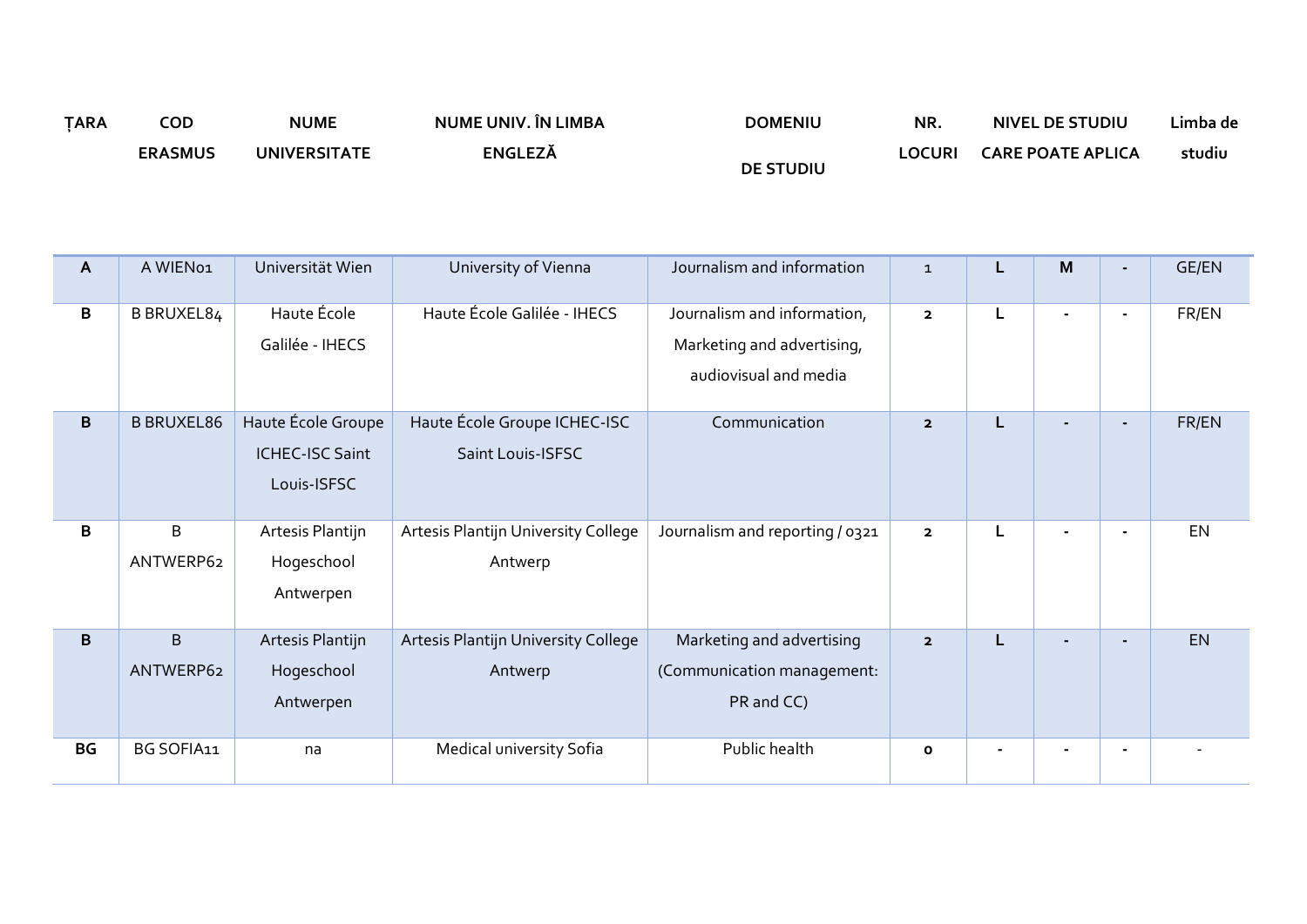| <b>CY</b> | <b>CY</b><br>NICOSIA01 | na                 | University of Cyprus             | Journalism and information    | 4                       |   | M | D              | EN           |
|-----------|------------------------|--------------------|----------------------------------|-------------------------------|-------------------------|---|---|----------------|--------------|
|           |                        |                    |                                  |                               |                         |   |   |                |              |
| D         | D                      | na                 | Leuphana University of           | Journalism and information    | $\mathbf{2}$            | L | M | D              | GE/EN        |
|           | LUNEBUR01              |                    | Lueneburg                        |                               |                         |   |   |                |              |
| D         | $\mathsf D$            | Ruhr-Universität   | Ruhr University Bochum           | Political sciences            | $\overline{4}$          | L |   |                | <b>GE/EN</b> |
|           | BOCHUM01               | <b>Bochum</b>      |                                  |                               |                         |   |   |                |              |
| D         | D                      | Goethe-Universität | Goethe University Frankfurt      | Political sciences            | $\overline{\mathbf{2}}$ | L | M | $\blacksquare$ | <b>GE</b>    |
|           | FRANKFU01              | Frankfurt am Main  |                                  |                               |                         |   |   |                |              |
| D         | $\mathsf{D}$           | Europa-Universität | European University Viadrina     | Humanities                    | $\overline{\mathbf{3}}$ | L | M | $\overline{a}$ | <b>GE/EN</b> |
|           | FRANKFU08              | Viadrina Frankfurt | Frankfurt (Oder)                 |                               |                         |   |   |                |              |
|           |                        | (Oder)             |                                  |                               |                         |   |   |                |              |
| D         | D                      | Hochschule für     | University of Applied Sciences - | Business and administration - | $\overline{\mathbf{2}}$ | L | M | D              | GE/EN        |
|           | LUDWIGB03              | öffentliche        | Public Administration and        | public administration         |                         |   |   |                |              |
|           |                        | Verwaltung und     | Finance Ludwigsburg              |                               |                         |   |   |                |              |
|           |                        | Finanzen           |                                  |                               |                         |   |   |                |              |
| D         | $\mathsf{D}$           | Hochschule für     | University of Applied Sciences - | Journalism and information    | $\overline{\mathbf{3}}$ | L | M | D              | <b>GE/EN</b> |
|           | LUDWIGB03              | öffentliche        | Public Administration and        |                               |                         |   |   |                |              |
|           |                        | Verwaltung und     | Finance Ludwigsburg              |                               |                         |   |   |                |              |
|           |                        | Finanzen           |                                  |                               |                         |   |   |                |              |
|           |                        |                    |                                  |                               |                         |   |   |                |              |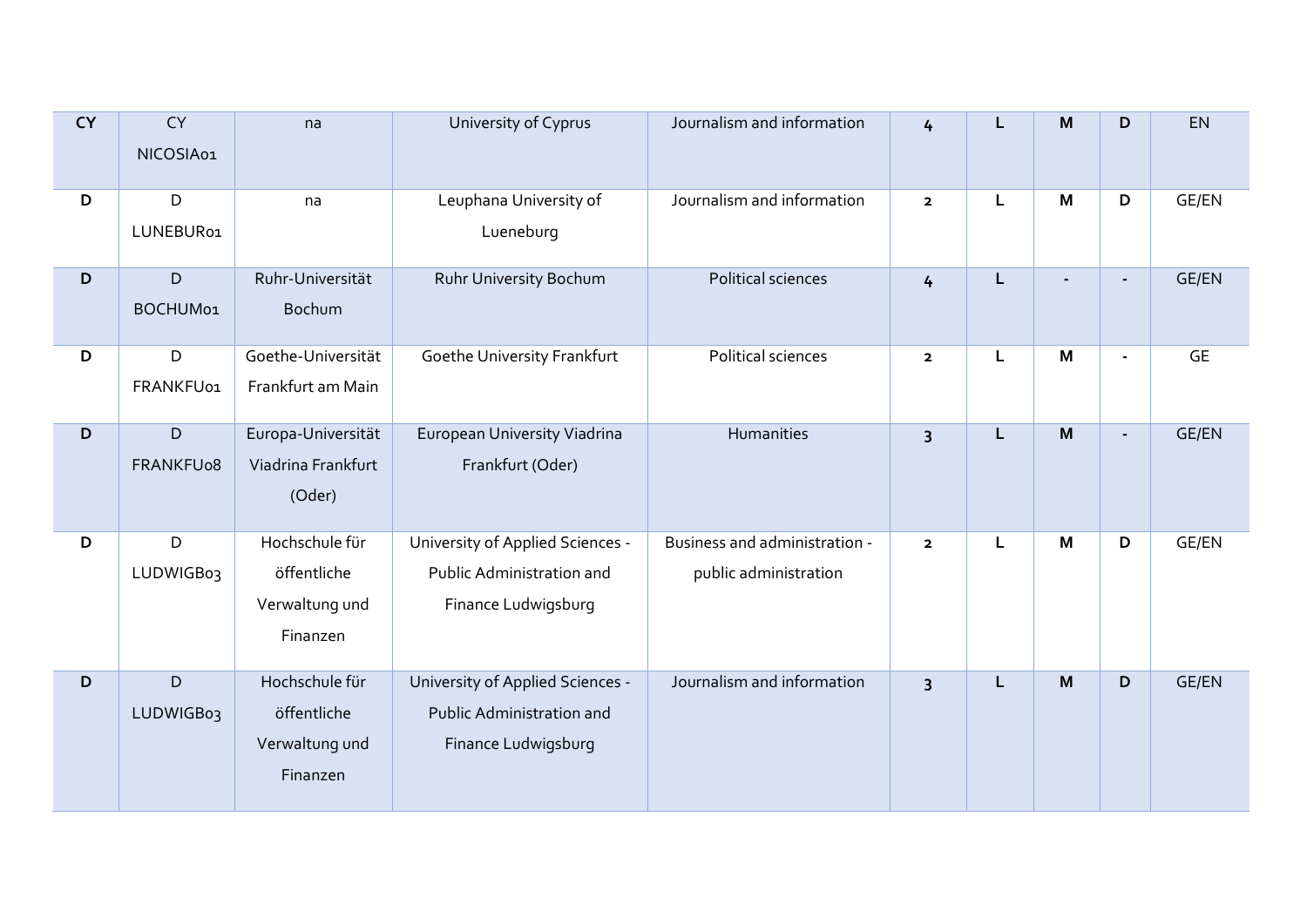| D | D MITTWEI01              | Hochschule<br>Mittweida                           | University of Applied Sciences<br>Mittweida | Journalism and information    | $\mathbf{2}$            | L | M              | D                        | GE/EN        |
|---|--------------------------|---------------------------------------------------|---------------------------------------------|-------------------------------|-------------------------|---|----------------|--------------------------|--------------|
| D | $\mathsf D$<br>CHEMNIT01 | Technische<br>Universität<br>Chemnitz             | Chemnitz University of<br>Technology        | Political sciences            | 5                       | L | M              | $\blacksquare$           | <b>GE/EN</b> |
| D | D<br>STUTTGA01           | Universität<br>Stuttgart                          | University of Stuttgart                     | Political sciences and civics | $\mathbf{2}$            | L | M              | $\overline{\phantom{a}}$ | GE/EN        |
| D | $\mathsf D$<br>POTSDAM01 | Universität<br>Potsdam                            | University of Potsdam                       | Political sciences and civics | ${\bf 1}$               | L | M              | $\blacksquare$           | GE/EN        |
| D | D BERLIN03               | Universität der<br>Künste Berlin                  | Berlin University of the Arts               | Communciation                 | $\mathbf{2}$            | L | M              | $\blacksquare$           | GE/EN        |
| D | $\mathsf D$<br>MUNCHEN01 | Ludwig-<br>Maximilians-<br>Universität<br>München | <b>LMU Munich</b>                           | Journalism and information    | $\overline{\mathbf{2}}$ | L | $\blacksquare$ | $\blacksquare$           | <b>GE/EN</b> |
| D | D FULDA01                | Hochschule Fulda                                  | Fulda University of Applied<br>Sciences     | Health                        | 6                       | L | M              | $\blacksquare$           | GE/EN        |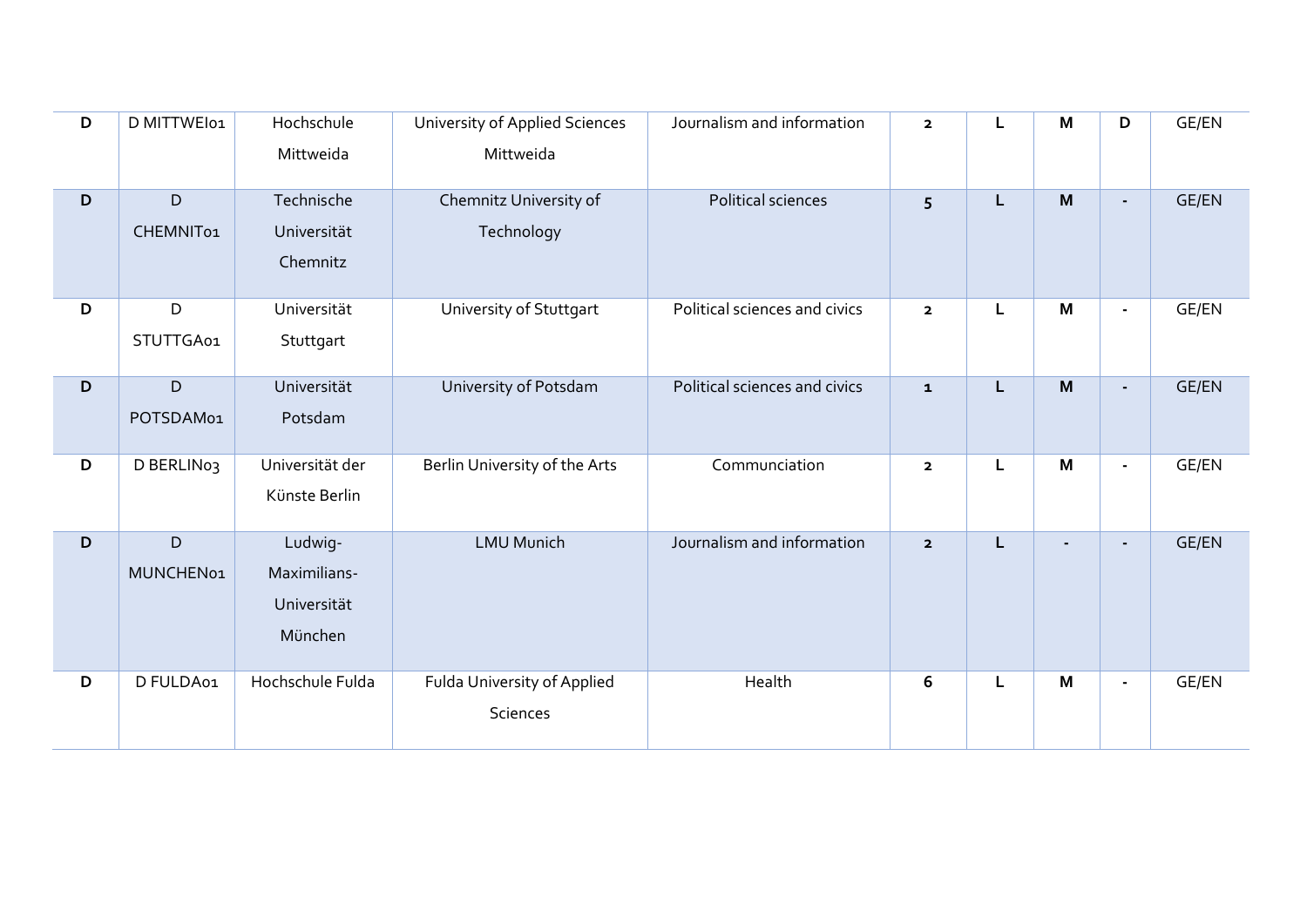| D         | D ESSEN04                | Universität<br>Duisburg-Essen               | University Duisburg-Essen                     | Political sciences                   | 5                       | L              | M              |                          | <b>GE/EN</b> |
|-----------|--------------------------|---------------------------------------------|-----------------------------------------------|--------------------------------------|-------------------------|----------------|----------------|--------------------------|--------------|
| D         | D BREMEN01               | Universität Bremen                          | <b>Bremen University</b>                      | Political sciences and civics        | $\mathbf{1}$            | L              |                | $\overline{\phantom{a}}$ | GE/EN        |
| D         | D KIEL03                 | Fachhochschule<br>Kiel                      | Kiel University of Applied<br><b>Sciences</b> | Journalism and information           | 4X <sub>2</sub><br>SEM. | L              |                | $\blacksquare$           | <b>GE/EN</b> |
| D         | D KIEL03                 | Fachhochschule<br>Kiel                      | Kiel University of Applied<br><b>Sciences</b> | Journalism and information           | 4X <sub>2</sub><br>SEM. | $\blacksquare$ | M              | $\blacksquare$           | GE/EN        |
| <b>DK</b> | DK ARHUS10               | Danmarks Medie-<br>Og<br>Journalisthojskole | Danish School of Media and<br>Journalism      | Journalism and reporting             | $\overline{3}$          | L              |                | $\blacksquare$           | EN           |
| E         | E CASTELL01              | Universitat Jaume I                         | Jaume I University                            | Journalism and reporting             | $\overline{2}$          | L              | $\blacksquare$ |                          | SP/EN        |
| E         | E ELCHE01                | Universidad Miguel<br>Hernández de Elche    | Miguel Hernández University of<br>Elche       | Journalism and reporting             | $\overline{3}$          | L              |                |                          | SP/EN        |
| E         | $\mathsf E$<br>ZARAGOZ01 | Universidad de<br>Zaragoza                  | Zaragoza University                           | Journalism and reporting             | $\mathbf 2$             | L              | M              | D                        | SP/EN        |
| E.        | E MADRID03               | Universidad<br>Complutense de<br>Madrid     | Complutense University of<br>Madrid           | Management, public<br>administration | 5                       | Г              | M              | D                        | SP/EN        |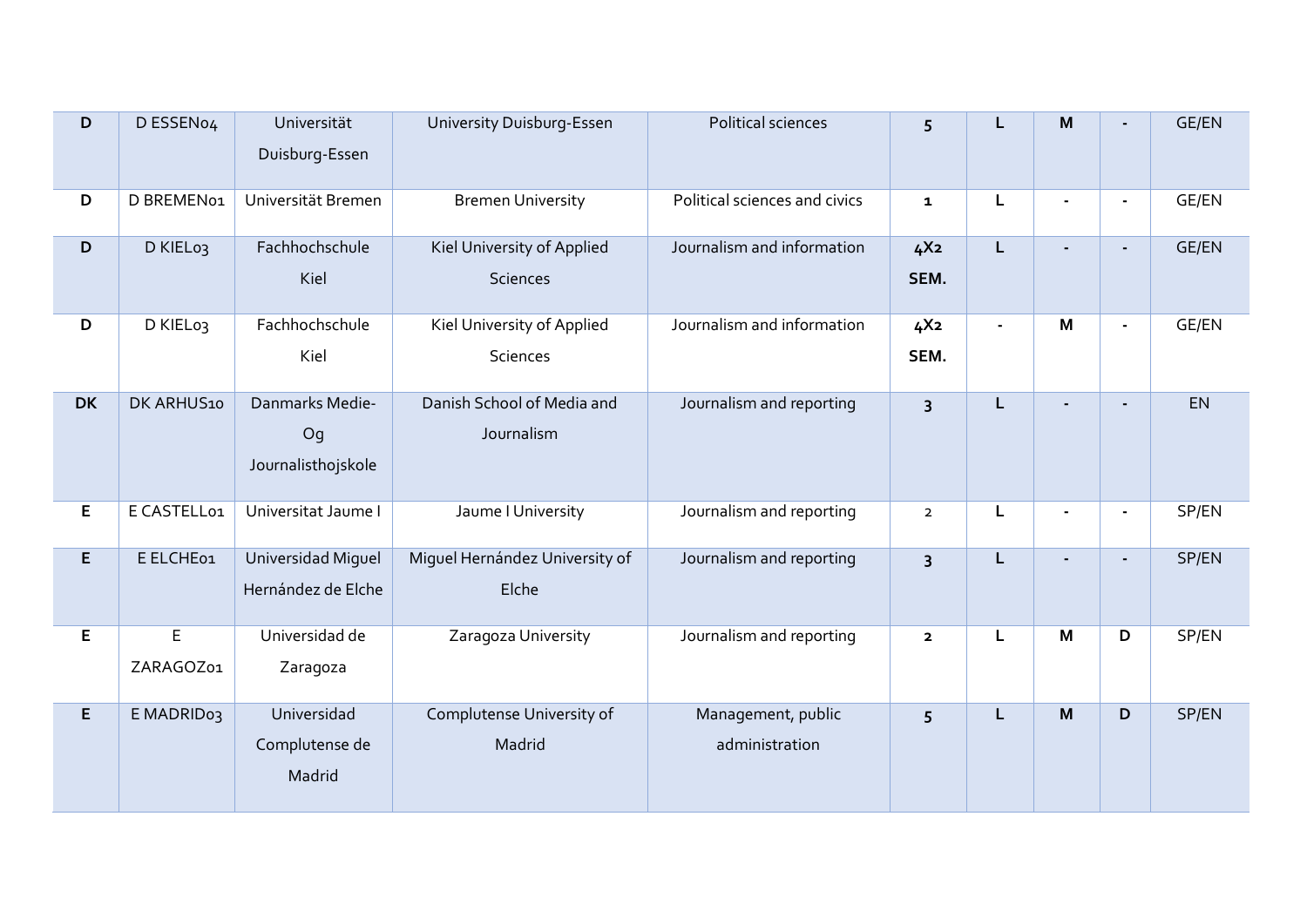| E | ELA-                   | Centro de Estudios        | <b>CESUGA</b>                   | Advertising and PR, Journalism | 3                       |   | M | D                        | SP/EN |
|---|------------------------|---------------------------|---------------------------------|--------------------------------|-------------------------|---|---|--------------------------|-------|
|   | CORU <sub>40</sub>     | Superiores                |                                 | and information                |                         |   |   |                          |       |
|   |                        | Universitarios de         |                                 |                                |                         |   |   |                          |       |
|   |                        | Galicia                   |                                 |                                |                         |   |   |                          |       |
| E | E VALENCI01            | Universitat de            | University of Valencia          | Audiovisual and media          | ${\bf 1}$               |   | M | $\overline{\phantom{0}}$ | SP/EN |
|   |                        | València                  |                                 |                                |                         |   |   |                          |       |
| E | E VALENCI01            | Universitat de            | University of Valencia          | Journalism and reporting       | $\mathbf 2$             |   |   | $\blacksquare$           | SP/EN |
|   |                        | València                  |                                 |                                |                         |   |   |                          |       |
| E | $\mathsf E$            | <b>Universidad Carlos</b> | University Carlos III of Madrid | Journalism and information     | $\overline{\mathbf{2}}$ | L |   | ٠                        | SP/EN |
|   | MADRID014              | III de Madrid             |                                 |                                |                         |   |   |                          |       |
| E | $\mathsf E$            | Universidad San           | San Jorge University            | Audiovisual and media          | $\overline{\mathbf{2}}$ | L | M | D                        | SP/EN |
|   | ZARAGOZ07              | Jorge                     |                                 |                                |                         |   |   |                          |       |
| F | F MARSEIL84            | Université d'Aix-         | Aix-Marseille University        | Management and                 | $\overline{\mathbf{2}}$ | L | M | D                        | FR/EN |
|   |                        | Marseille                 |                                 | administration                 |                         |   |   |                          |       |
| F | $\mathsf F$            | Institut d'Etudes         | <b>Sciences Po Toulouse</b>     | Political sciences and civics  | 3                       | L | M | $\overline{\phantom{a}}$ | FR/EN |
|   | TOULOUS <sub>4</sub> 8 | Politiques de             |                                 |                                |                         |   |   |                          |       |
|   |                        | Toulouse                  |                                 |                                |                         |   |   |                          |       |
|   |                        |                           |                                 |                                |                         |   |   |                          |       |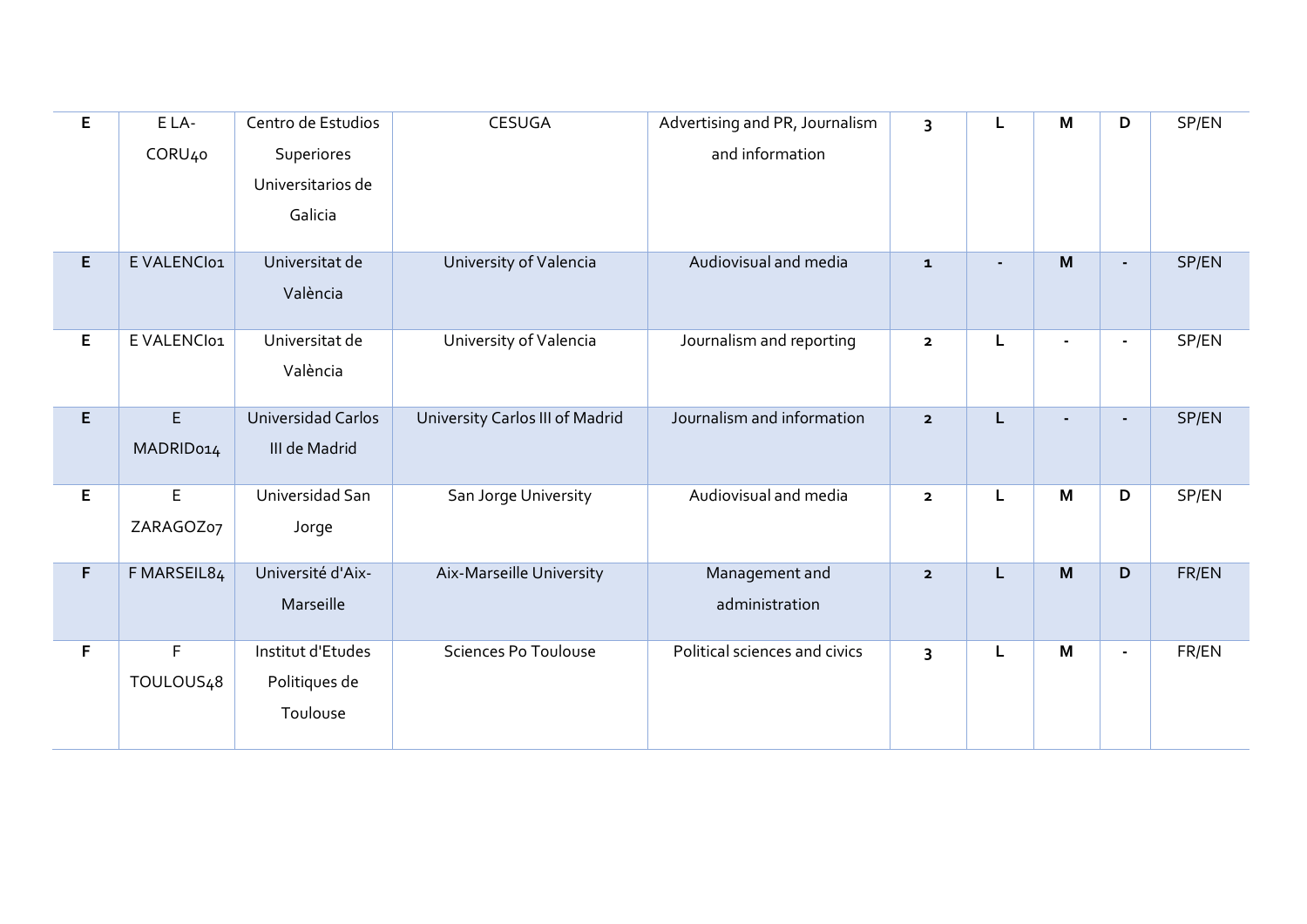| F           | F<br>TOULOUS <sub>4</sub> 8        | Institut d'Etudes<br>Politiques de<br>Toulouse | <b>Sciences Po Toulouse</b>     | Business, administration and<br>law - Public administration | $\overline{3}$          | L | M | $\blacksquare$           | FR/EN |
|-------------|------------------------------------|------------------------------------------------|---------------------------------|-------------------------------------------------------------|-------------------------|---|---|--------------------------|-------|
| F           | F LILLE103                         | Université de Lille                            | Lille University                | Political sciences and civics                               | $\mathbf{2}$            | L | M | $\overline{a}$           | FR/EN |
| $\mathsf F$ | F LILLE103                         | Université de Lille                            | <b>Lille University</b>         | Social sciences, journalism and<br>information              | $\overline{\mathbf{2}}$ | L | M | $\blacksquare$           | FR/EN |
| F           | F NANTES12                         | Audencia Business<br>School                    | Audencia Business School        | Communication                                               | $\overline{2}$          | L | M | $\overline{\phantom{a}}$ | FR/EN |
| F           | F BEAUVAIO2                        | UniLaSalle                                     | UniLaSalle                      | Health                                                      | $\overline{\mathbf{2}}$ | L | M | $\blacksquare$           | FR/EN |
| F           | F RENNES02                         | Université Rennes 2                            | Rennes 2 University             | Journalism and information                                  | $\overline{\mathbf{2}}$ | L | M | $\overline{\phantom{a}}$ | FR/EN |
| HU          | HU PECS01                          | Pécsi<br>Tudományegyetem                       | University of Pécs              | Communication                                               | $\overline{2}$          | L | M | $\blacksquare$           | HU/EN |
| HU          | HU<br><b>BUDAPES03</b>             | <b>Budapesti Corvinus</b><br>Egyetem           | Corvinus University of Budapest | Public administration                                       | $\mathbf{2}$            | L | M | D                        | HU/EN |
| <b>HU</b>   | <b>HU</b><br>BUDAPES <sub>44</sub> | Milton Friedman<br>Egyetem                     | Milton Friedman University      | Political sciences and civics                               | $\overline{\mathbf{2}}$ | L | M | $\blacksquare$           | HU/EN |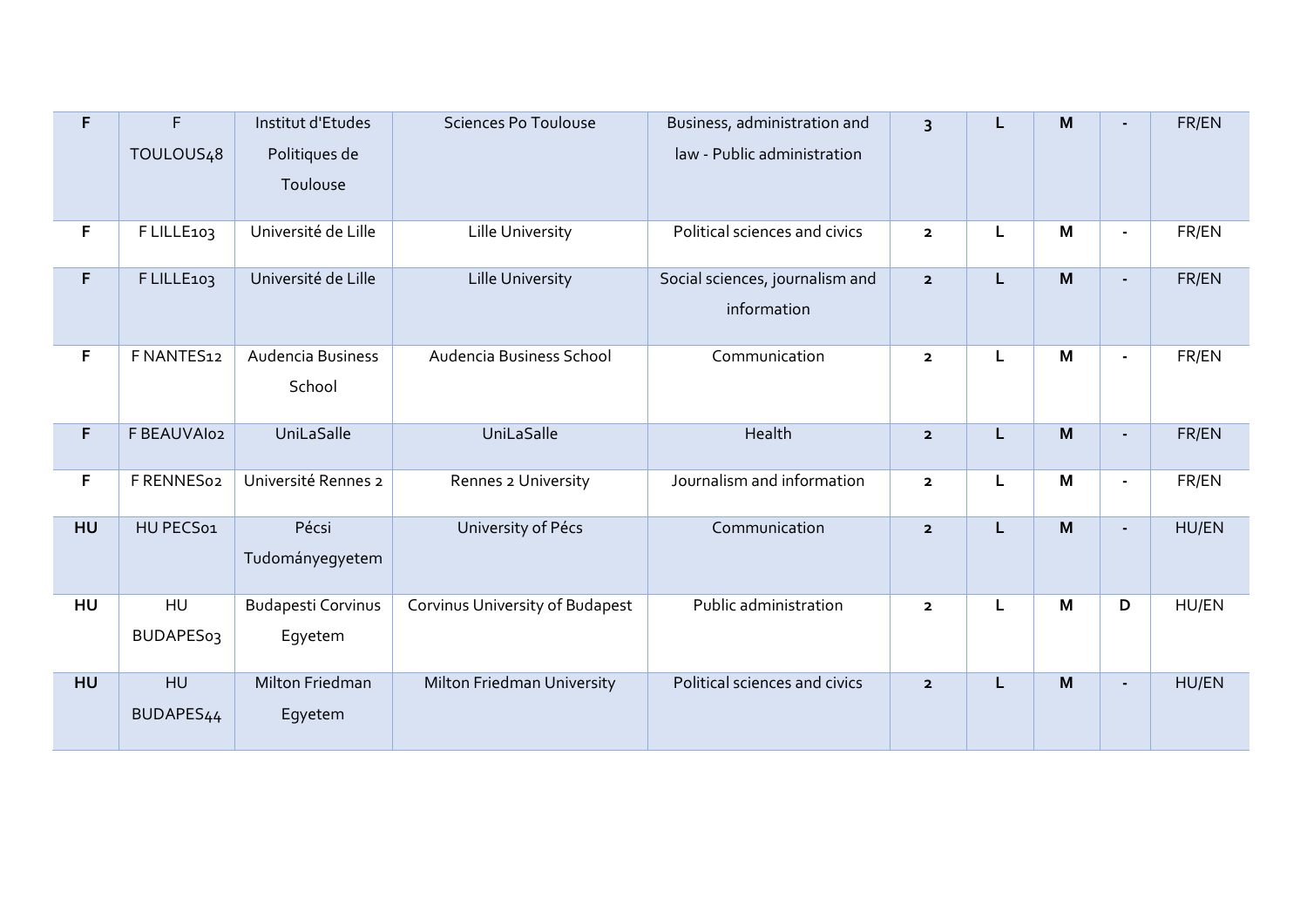| HU        | HU<br>BUDAPES <sub>44</sub> | Milton Friedman<br>Egyetem                               | Milton Friedman University                                       | Journalism and information                      | $\mathbf{o}$            | $\mathbf{o}$ |   |                | HU/EN |
|-----------|-----------------------------|----------------------------------------------------------|------------------------------------------------------------------|-------------------------------------------------|-------------------------|--------------|---|----------------|-------|
| <b>HU</b> | HU<br>DEBRECE01             | Debreceni Egyetem                                        | University of Debrecen                                           | Journalism and information                      | $\overline{2}$          | L            | M |                | HU/EN |
| HU        | HU<br>BUDAPES54             | Nemzeti<br>Közszolgálati<br>Egyetem                      | University of Public Service                                     | Social sciences - journalism and<br>information | $\overline{\mathbf{2}}$ | L            | M | D              | HU/EN |
| <b>HU</b> | HU<br>BUDAPES02             | Budapesti Műszaki<br>és<br>Gazdaságtudomán<br>yi Egyetem | <b>Budapest University of</b><br><b>Technology and Economics</b> | Journalism and information                      | $\frac{1}{2}$           | L            | M |                | HU/EN |
| HU        | HU<br>BUDAPES01             | Eötvös Loránd<br>Tudományegyetem                         | Eötvös Loránd University                                         | Journalism and Communication                    | 6                       | L            | M | D              | HU/EN |
| L         | I URBINO01                  | Università degli<br>Studi di Urbino<br>Carlo Bo          | University of Urbino Carlo Bo                                    | Political science                               | 3                       | L            | M | D              | IT/EN |
|           | IROMA16                     | Università degli<br>Studi di Roma Tre                    | University of Roma Tre                                           | Communication                                   | $\overline{\mathbf{2}}$ | L            | M | $\blacksquare$ | IT/EN |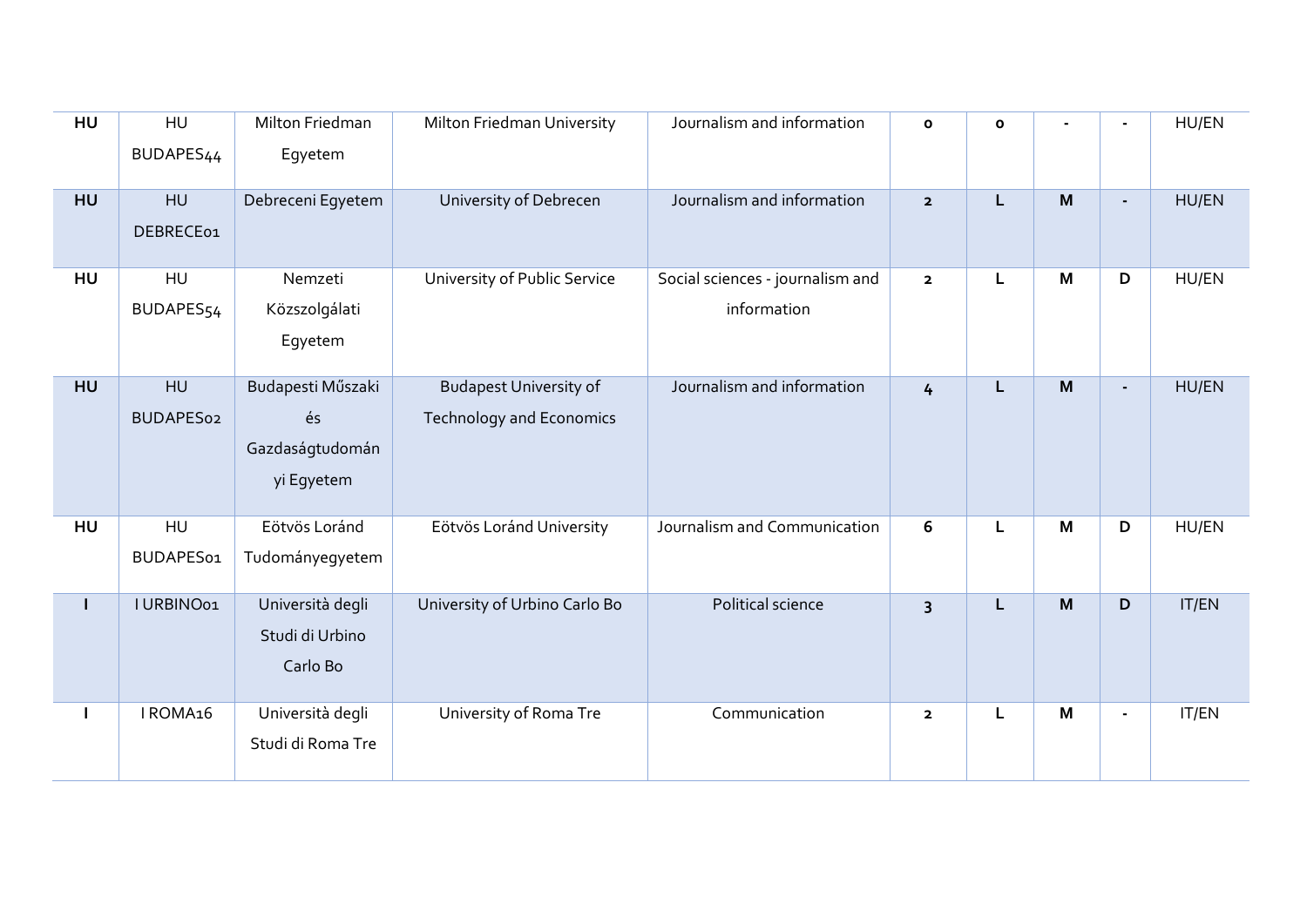| L         | I ROMA02              | Università degli<br>Studi di Roma Tor<br>Vergata | University of Rome, "Tor Vergata" | Communication                 | $\overline{2}$          | L | M |                | IT/EN |
|-----------|-----------------------|--------------------------------------------------|-----------------------------------|-------------------------------|-------------------------|---|---|----------------|-------|
| I         | I FIRENZE01           | Università degli<br>Studi di Firenze             | University of Florence            | Journalism and information    | $\overline{\mathbf{2}}$ | Г | M |                | IT/EN |
| L         | I SALERNO01           | Università degli<br>Studi di Salerno             | University of Salerno             | Political sciences and civics | $\overline{3}$          | L | M | D              | IT/EN |
| <b>LT</b> | LT.<br>KAUNAS01       | Vytauto Didžiojo<br>universitetas                | <b>Vytautas Magnus University</b> | Political sciences and civics | $\overline{\mathbf{2}}$ | L | M | $\blacksquare$ | EN    |
| <b>LT</b> | <b>LT</b><br>KAUNAS01 | Vytauto Didžiojo<br>universitetas                | <b>Vytautas Magnus University</b> | Journalism and reporting      | $\mathbf{1}$            | L | M |                | EN    |
| <b>MK</b> | <b>MK</b><br>TETOVO01 | Univerzitet vo<br>Tetovo                         | University of Tetovo              | Political sciences            | $\overline{2}$          | L | M | D              | EN    |
| <b>MK</b> | MK STIP01             | <b>Univerzitet Goce</b><br>Delchev Shtip         | Goce Delčev University of Štip    | Journalism and information    | $\overline{2}$          | L | M | $\blacksquare$ | EN    |
| <b>MK</b> | MK STIP01             | <b>Univerzitet Goce</b><br>Delchev Shtip         | Goce Delčev University of Štip    | Public administration         | $\overline{\mathbf{2}}$ | L | M |                | EN    |
| N.        | N VOLDA01             | na                                               | Volda University College          | Journalism and information    | $\overline{2}$          | L | M |                | EN    |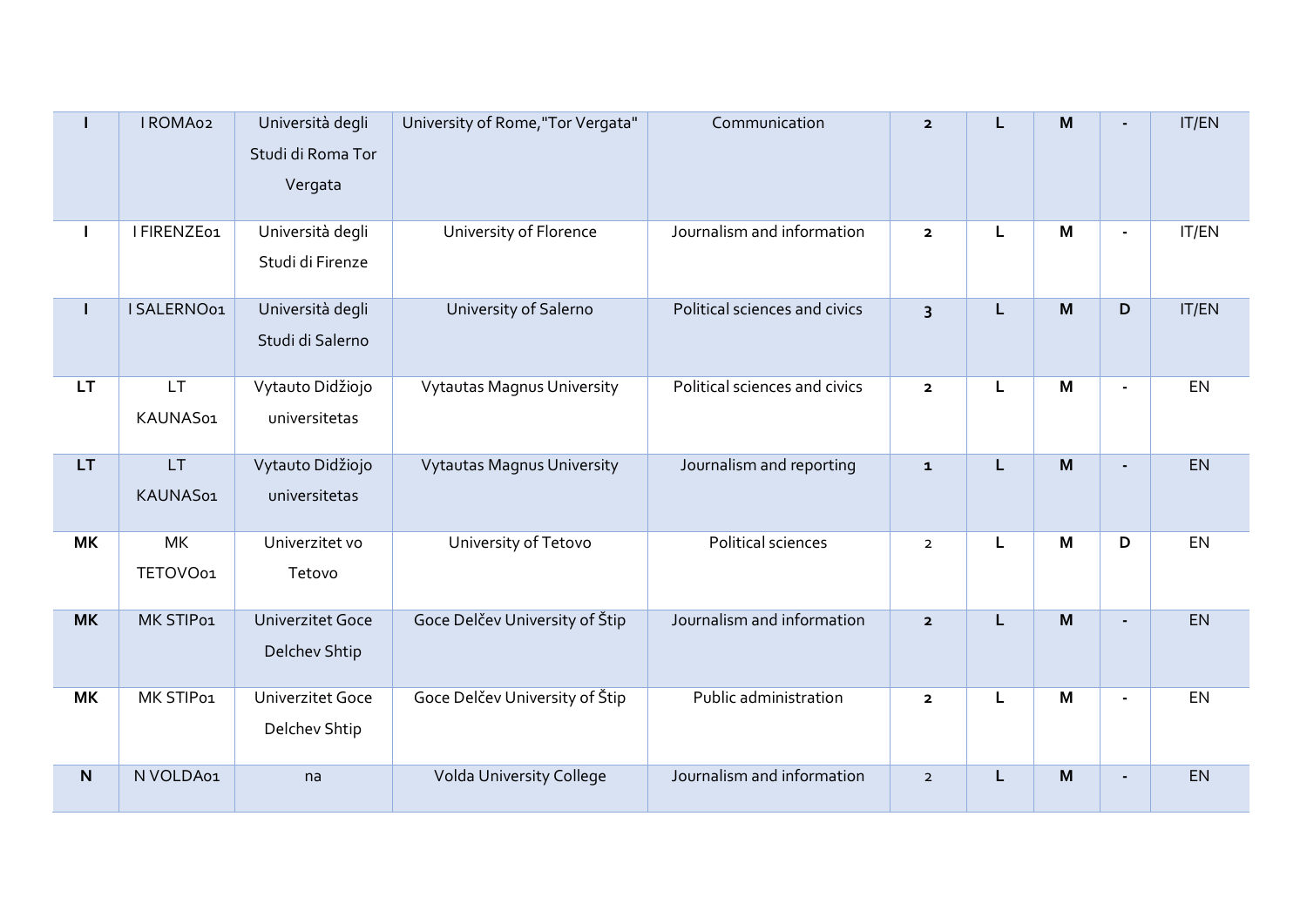| $\mathsf{N}$ | ${\sf N}$    | na                | University of South-Eastern  | Political sciences and civics | $\overline{2}$          | L | M              | D              | EN        |
|--------------|--------------|-------------------|------------------------------|-------------------------------|-------------------------|---|----------------|----------------|-----------|
|              | KONGSBE02    |                   | Norway                       |                               |                         |   |                |                |           |
| $\mathsf{N}$ | $\mathsf{N}$ | na                | University of South-Eastern  | Business, administration and  | $\mathbf{2}$            | L | M              | D              | EN        |
|              | KONGSBE02    |                   | Norway                       | law - public adminsitration   |                         |   |                |                |           |
| $\mathsf{N}$ | ${\sf N}$    | na                | University of South-Eastern  | Communication                 | $\mathbf 2$             | L | M              | D              | EN        |
|              | KONGSBE02    |                   | Norway                       |                               |                         |   |                |                |           |
| <b>NL</b>    | NL           | Radboud           | Radboud University           | Public administration         | $\mathbf{2}$            | L | M              |                | EN        |
|              | NIJMEGE01    | Universiteit      |                              |                               |                         |   |                |                |           |
| <b>NL</b>    | NL           | Radboud           | Radboud University           | Political sciences and civics | $\overline{\mathbf{2}}$ | Г | M              | $\blacksquare$ | <b>EN</b> |
|              | NIJMEGE01    | Universiteit      |                              |                               |                         |   |                |                |           |
| <b>NL</b>    | NL           | Hogeschool        | Windesheim University of     | Journalism and infromation    | $\overline{\mathbf{2}}$ | L | M              | D              | EN        |
|              | ZWOLLE05     | Windesheim        | <b>Applied Sciences</b>      |                               |                         |   |                |                |           |
| NL           | <b>NL</b>    | Universiteit      | <b>Maastricht University</b> | Health                        | $\overline{\mathbf{2}}$ | Г | $\blacksquare$ | $\blacksquare$ | EN        |
|              | MAASTRI01    | Maastricht        |                              |                               |                         |   |                |                |           |
| <b>PL</b>    | PL           | Uniwersytet       | Cardinal Stefan Wyszyński    | Political sciences and civics | $\overline{\mathbf{2}}$ | L | M              | D              | EN        |
|              | WARSZAW07    | Kardynała Stefana | University in Warsaw         |                               |                         |   |                |                |           |
|              |              | Wyszyńskiego w    |                              |                               |                         |   |                |                |           |
|              |              | Warszawie         |                              |                               |                         |   |                |                |           |
|              |              |                   |                              |                               |                         |   |                |                |           |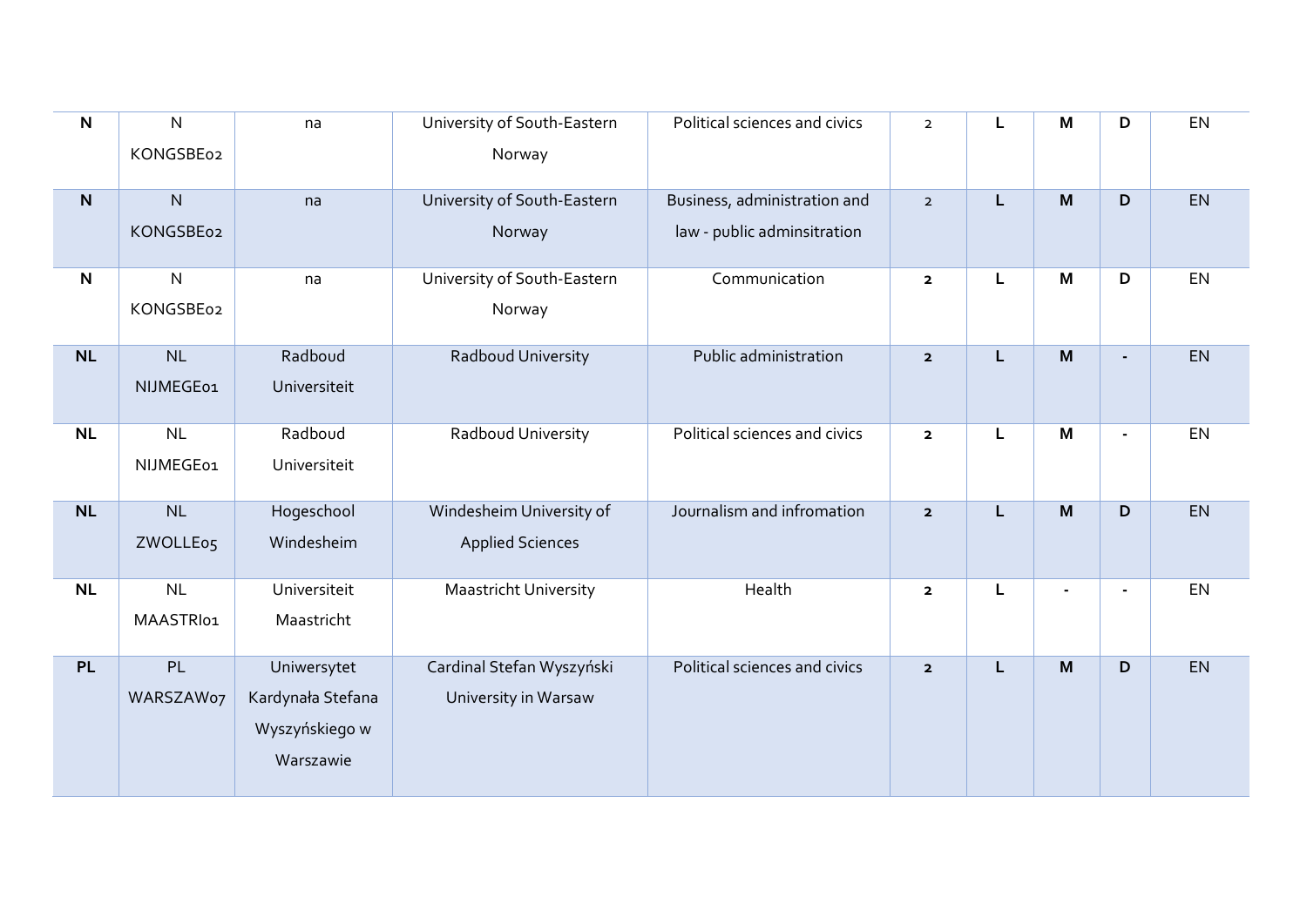| <b>PL</b> | PL           | Uniwersytet Śląski   | University of Silesia in Katowice | Jorunalism and information    | $\overline{\mathbf{2}}$ | L | M              | $\blacksquare$ | EN |
|-----------|--------------|----------------------|-----------------------------------|-------------------------------|-------------------------|---|----------------|----------------|----|
|           | KATOWIC01    | w Katowicach         |                                   |                               |                         |   |                |                |    |
| PL        | PL           | Uniwersytet          | University of Warsaw              | Political sciences and civics | $\overline{\mathbf{2}}$ | L | M              | D              | EN |
|           | WARSZAW01    | Warszawski           |                                   |                               |                         |   |                |                |    |
| <b>PL</b> | PL           | Akademia             | Jesuit University Ignatianum in   | Journalism and information    | $\overline{\mathbf{2}}$ | L | M              | $\blacksquare$ | EN |
|           | KRAKOW19     | Ignatianum w         | Kraków                            |                               |                         |   |                |                |    |
|           |              | Krakowie             |                                   |                               |                         |   |                |                |    |
| SI        | SI LJUBLJA01 | Univerza v Ljubljani | University of Ljubljana           | Public administration         | $\overline{\mathbf{2}}$ | L | M              | ÷.             | EN |
| <b>SK</b> | <b>SK</b>    | Trnavská univerzita  | Trnava University in Trnava       | Public health                 | $\mathbf{2}$            | L | M              | D              | EN |
|           | TRNAVA01     | v Trnave             |                                   |                               |                         |   |                |                |    |
| <b>TR</b> | <b>TR</b>    | na                   | <b>Celal Bayar University</b>     | Journalism and information    | $\overline{\mathbf{2}}$ | L | M              | D              | EN |
|           | MANISA01     |                      |                                   |                               |                         |   |                |                |    |
| <b>TR</b> | TR USAK01    | Uşak Üniversites     | Uşak University                   | Journalism and information    | $\overline{\mathbf{2}}$ | L | M              | D              | EN |
| <b>UK</b> | <b>UK</b>    | Manchester           | Manchester Metropolitan           | Political sciences and civics | $\overline{\mathbf{2}}$ | Г | $\blacksquare$ | $\blacksquare$ | EN |
|           | MANCHES04    | Metropolitan         | University                        |                               |                         |   |                |                |    |
|           |              | University           |                                   |                               |                         |   |                |                |    |
|           |              |                      |                                   |                               |                         |   |                |                |    |